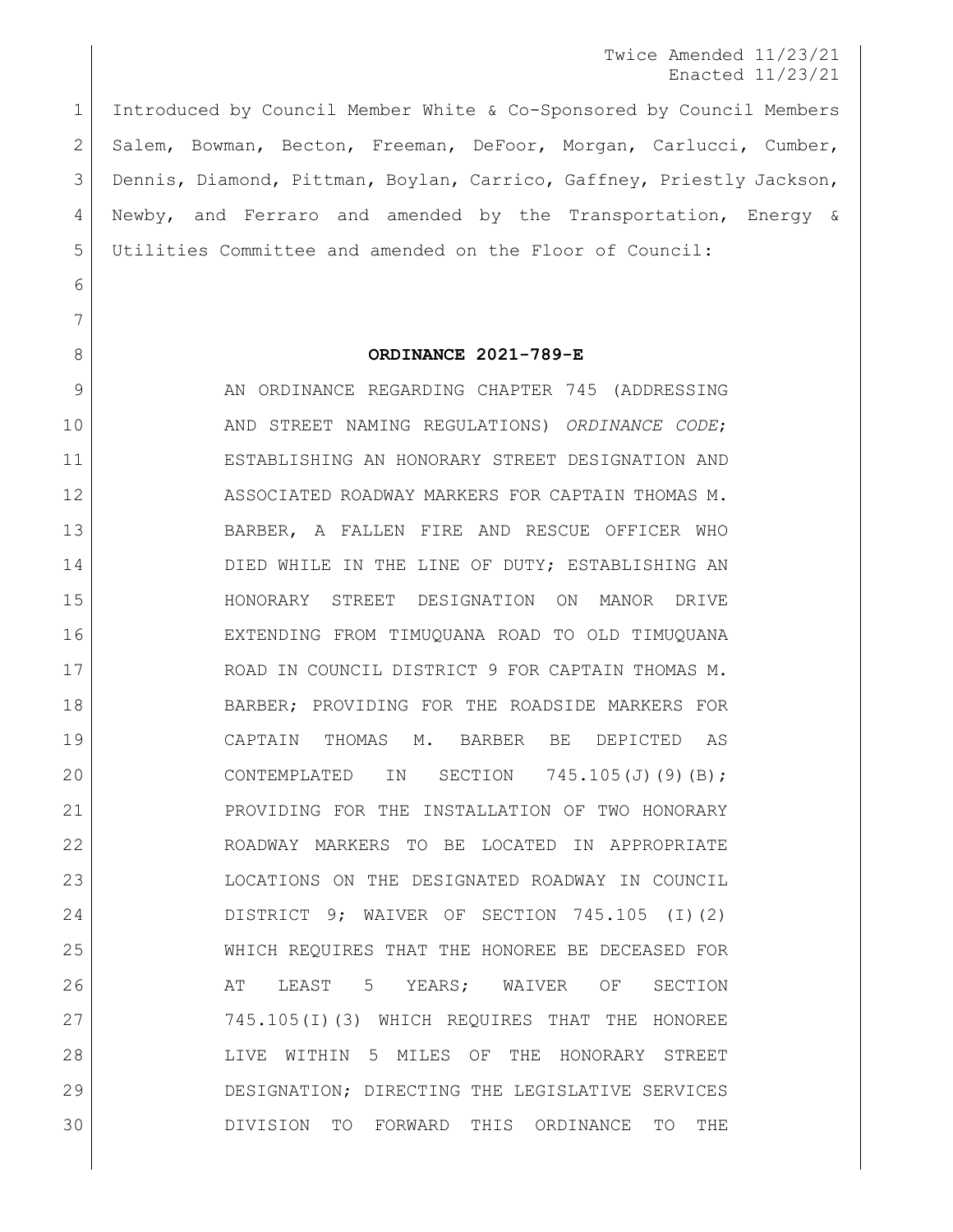Twice Amended 11/23/21

 PLANNING AND DEVELOPMENT DEPARTMENT FOR 2 PROCESSING, IMPLEMENTATION, AND COORDINATION 3 WITH 911 EMERGENCY, FIRE AND RESCUE DEPARTMENT, 4 THE POST OFFICE AND OTHER AFFECTED AGENCIES AND ORGANIZATIONS; PROVIDING AN EFFECTIVE DATE.

 **WHEREAS,** the Jacksonville Fire and Rescue Department (JFRD) 8 | submitted a request for an Honorary Street Name Designation to honor Fire and Rescue Captain Thomas M. Barber;(Correspondence from the 10 Office of the Director/Fire Chief, City of Jacksonville Fire and Rescue Department is attached hereto as **Exhibit 1**); and

 **WHEREAS,** Section 745.105 (j)(9), *Ordinance Code*, provides for honorary designations for fallen fire and rescue officers who die 14 | while in the Line of Duty; and

 **WHEREAS,** in accordance with the criteria established pursuant 16 to Florida law, Captain Thomas Barber died while in the Line of Duty; (The Florida Joint Council of Fire and Emergency Services Firefighter Line-of-Duty Death Memorial Selection Process is attached hereto as **Exhibit 2**); and

 **WHEREAS,** Captain Barber dedicated 21 years to the JFRD starting a successful Firefighter career on July 10, 2000, and eventually 22 advancing up the ranks to a Captain position; and

 **WHEREAS,** the Florida Joint Council of Fire and Emergency Services will honor Captain Thomas M. Barber's name on the Memorial Wall at the Florida Fallen Firefighter Memorial in Ocala, Florida, and at the State Capitol;(See attached **Exhibit 2**); and

 **WHEREAS,** there will be additional events to recognize the memory 28 of Captain Barber which include a "Ringing of the Bell" ceremony, a "Last Guard" ritual, presentation of a fallen firefighter memorial flag and a medallion; and

**WHEREAS,** the Council finds that the accomplishments of Captain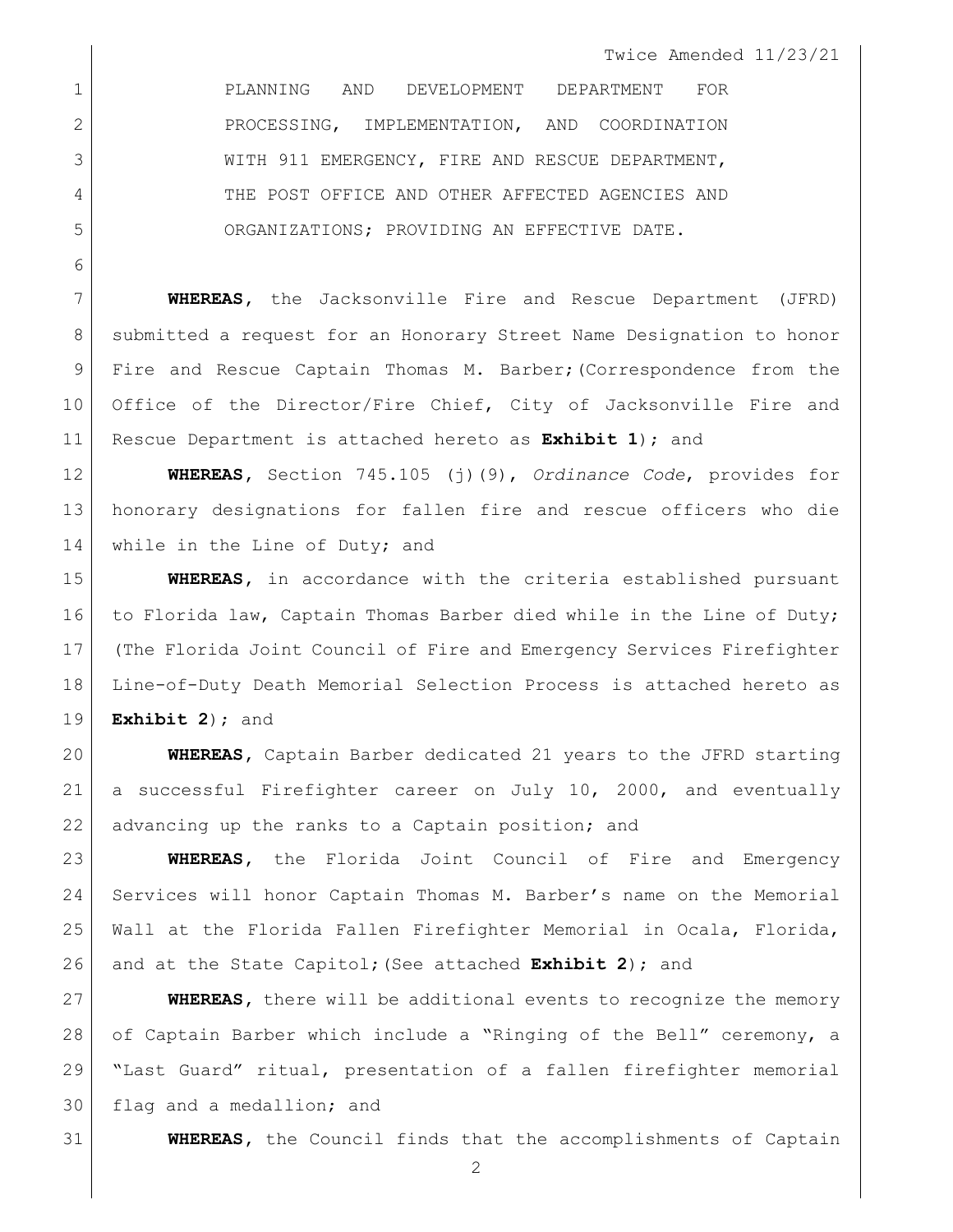## Twice Amended 11/23/21

 Thomas M. Barber are worthy and deserving of a form of recognition 2 that the City of Jacksonville and Captain Thomas M. Barber's family, friends and colleagues can share and celebrate in, to wit: the creation of an honorary street designation and the installation of two appropriate honorary roadway markers on Manor Drive extending from Timuquana Road to Old Timuquana Road in Council District 9; now 7 therefore,

 **WHEREAS,** pursuant to Section 745.105(j)(10), *Ordinance Code*, the Planning and Development Department mailed written notifications on 10 August 10, 2021, and on September 9, 2021, to affected property owners requesting the affected property owners to indicate their written consent or objection to the proposed honorary street designation. A copy of the August 10, 2021, and September 10, 2021, letters are attached as **Exhibits 3 and 4**; and

 **WHEREAS,** on August 18, 2021, and September 30, 2021, the property owners indicated their consent of the proposed honorary designation. Copies of the completed Honorary Designation Form are attached as **Exhibit 5**.

**BE IT ORDAINED** by the Council of the City of Jacksonville:

 **Section 1. Manor Drive to receive an honorary street designation for Captain Thomas M. Barber.** Manor Drive extending from Timuquana Road to Old Timuquana Road in Council District 9 shall hereby be designated as contemplated by Section 745.105, *Ordinance Code*, for Captain Thomas M. Barber. A map of the road designation is attached hereto as **Revised Exhibit 6**, labeled as "Revised Exhibit 6, 26 Rev Map, November 15, 2021 - TEU".

 **Section 2. Honorary Roadside Markers for Captain Thomas M. Barber to be depicted as authorized in Section 745.105(j)(9)(b),**  *Ordinance Code***.** Two honorary roadside markers shall depict the appropriate badge and/or emblem color for Captain Thomas M. Barber 31 as contemplated in Section  $745.105(j)$  (9)(b), Ordinance Code, to read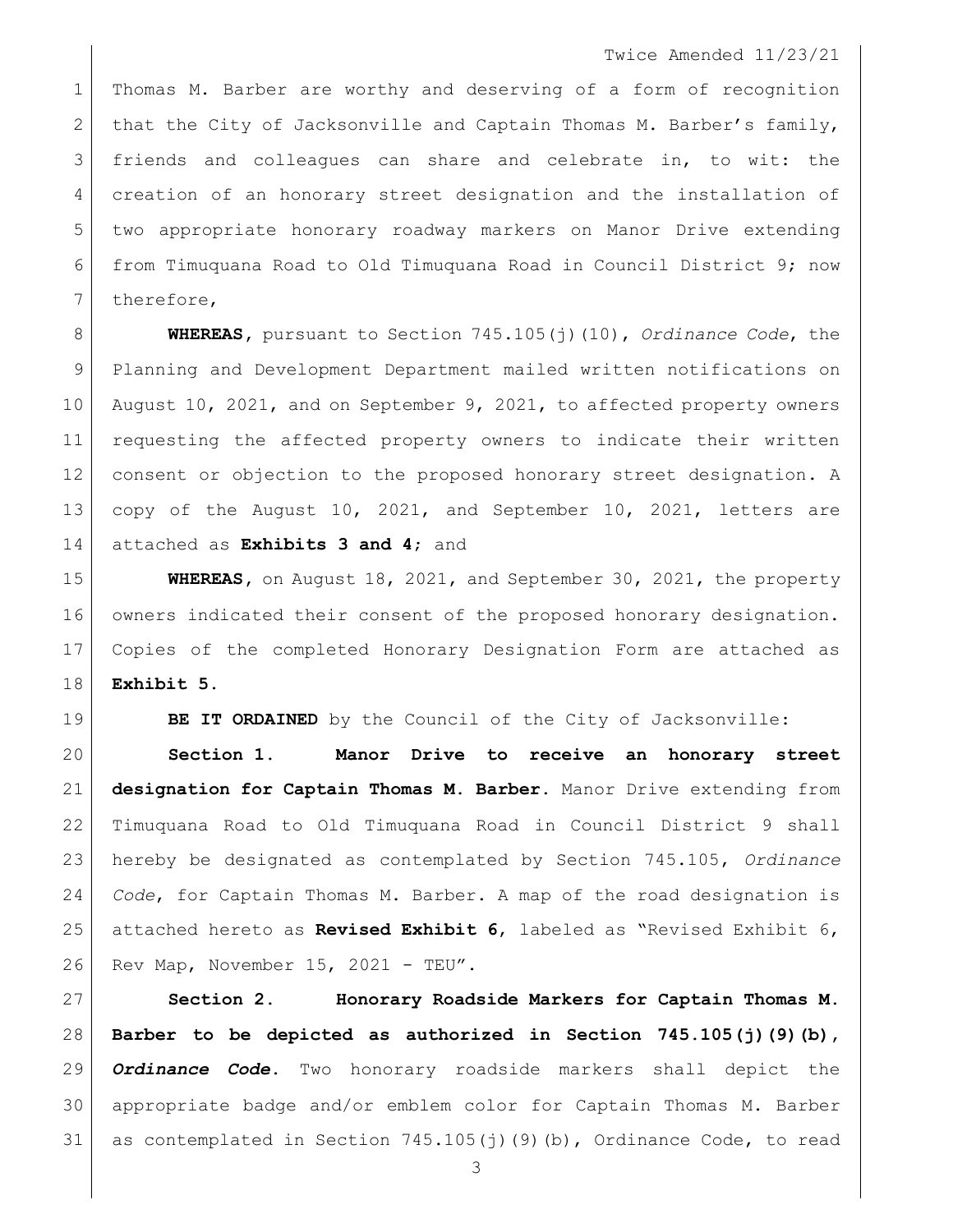Twice Amended 11/23/21

as follows:

 **Fire and Rescue Officer Captain Thomas M. Barber End of Watch June 14, 2021 Section 3. Honorary Roadside Markers for Captain Thomas M. Barber to be installed**. Two honorary roadside markers, as contemplated

 by Section 745.105, *Ordinance Code*, recognizing and honoring Captain Thomas M. Barber shall be placed in appropriate locations on Manor 10 Drive.

 **Section 4. Waiver of Section 745.105(i)(2),** *Ordinance Code***.**  Section 745.105(i)(2), *Ordinance Code,* which requires that the honoree be deceased for a least five years is hereby waived due to the fact that the honoree died while in the Line of Duty.

 **Section 5. Wavier of Section 745.105(i)(3),** *Ordinance Code***.** Section 745.105(i)(3), *Ordinance Code*, which requires that the honoree have lived within 5 miles of the honorary street designation is hereby waived due to the fact that the honoree served at Fire and Rescue Station 25 which is located along the honorary street designation but did not live within 5 miles as required by the Code.

 **Section 6. Directing Legislative Services to forward a copy to the Planning and Development Department.** The Chief of Legislative Services is requested to send a copy of this legislation, once enacted, to the Planning and Development Department, Addressing Unit, for processing, implementation, and coordination with 911 Emergency, 26 Fire and Rescue Department, the Post Office, Public Works Department, Traffic Engineering Division and other affected agencies and organizations.

 **Section 7. Effective Date.** This ordinance shall become effective upon signature by the Mayor or upon becoming effective without the Mayor's signature.